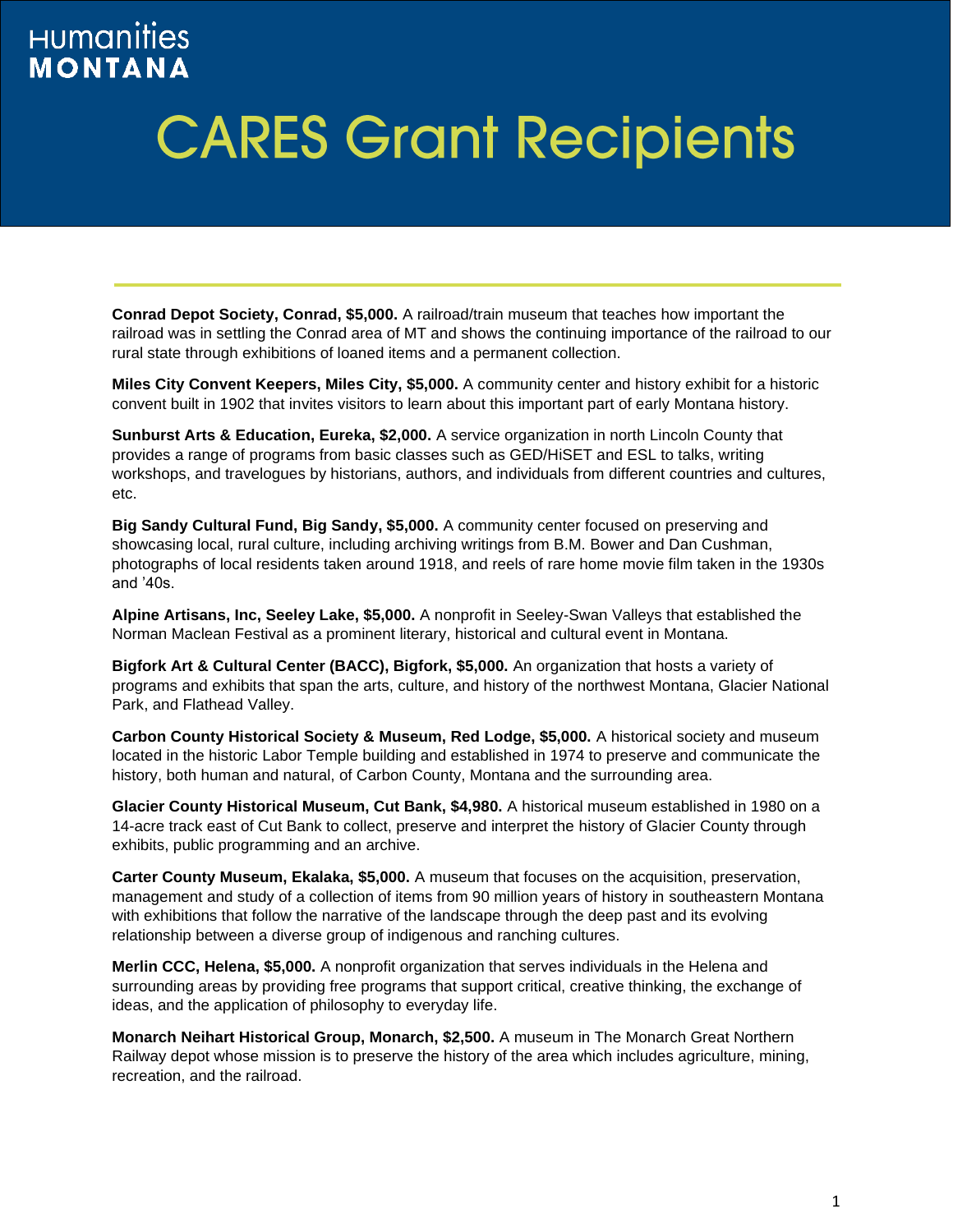**MonDak Heritage Center, Sidney, \$5,000.** A heritage center that provides arts, culture, and history resources in eastern Montana where individuals can learn stories about local history, engage with different ideas and perspectives about cultures and developments in Montana and the world, explore artistic and musical perspectives, learn new art techniques, and discover new information.

**Range Riders Inc., Miles City, \$5,000.** A museum with displays about western history and heritage with an emphasis on pioneers, cowboys, cattle drives, horses, rodeo, and the Fort Keogh military encampment.

**Ravalli County Museum, Hamilton, \$5,000.** A museum that focuses on art, local history and natural history to enrich the experiences of the Ravalli community through programming and educational opportunities for people of all ages.

**Seeley Lake Historical Museum and Visitors Center, Seeley Lake, \$2,500.** A historical museum and visitors center that displays the colorful, immutable, historical and cultural artifacts of the Swan Valley region.

**The Extreme History Project, Bozeman, \$5,000.** A public history organization whose mission is to make history relevant by providing educational opportunities locally, regionally, and statewide through historic walking tours, history-themed workshops, a popular lecture series at the Museum of the Rockies, pop-up history opportunities, a "History After Dark" experiential history program, and more.

**The Stevensville Historical Museum, Stevensville, \$5,000.** A historical museum whose mission is to collect, research, preserve and display the documents, photos, artifacts and records regarding the unique history of the Bitterroot Valley, including the Salish ancestral history in the Bitterroot area, the settlement around Fort Owen, and the development of Stevensville.

**Travelers' Rest Preservation and Heritage Association, Lolo, \$4,200.** A state park with interpretive programs about Lewis and Clark, the Bitterroot Salish and Nez Perce people, and the natural history of the area.

**World Museum of Mining, Butte, \$5,000.** A historical museum whose mission is to share the history of Butte, MT and mining to allow visitors to experience and learn the history of all the different ethnicities and cultures that made Butte what is today.

**Wild Rose Center, Busby, \$5,000.** A Native American-led organization that serves the Northern Cheyenne and the Crow Indian Reservations as well as a surrounding area of about a 300-mile radius, focusing on Cowboy culture, land use, Native American cultures, local history and native plants and their uses.

**Sun River Valley Historical Society, Sun River, \$5,000.** A historical society focused on the historic Fort Shaw, Fort Shaw Military Cemetery, WWII POW camp, and Indian School at Fort Shaw that provides open houses, tours, school presentations, historical reenactments, speakers, and records for historical and/or family research.

**The Fort Connah Restoration Society, Charlo, \$5,000.** An organization dedicated to preserving and celebrating the history and culture of Native Americans and the earliest fur traders in Montana with the guidance of the Salish Kootenai college.

**Stillwater Historical Society, Columbus, \$5,000.** A historical society housed in the Museum of the Beartooths whose mission is to collect, preserve, and share the rich history, art, and culture of the Stillwater County area through the stories, art, oral histories, artifacts, and images of residents from the past 100+ years.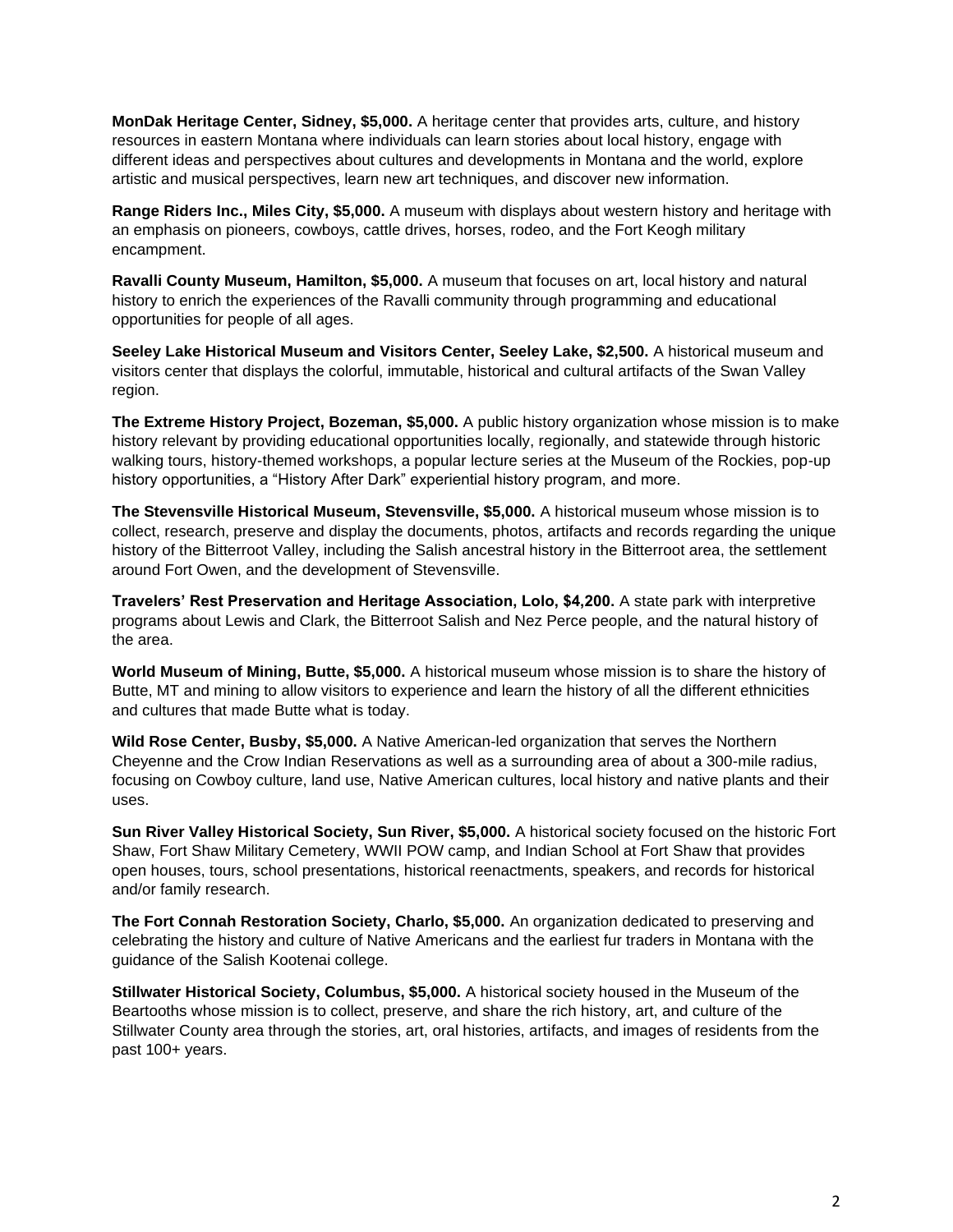**Copper Village Museum and Art Center, Anaconda, \$4,000.00.** A small art gallery and museum with rotating local shows, a workshop space for pottery classes, and other art classes for the community and for students.

**Nine Mile Community Center, Frenchtown, \$3,000.** A community center housed in the historic Stark Schoolhouse that provides humanities programming like the annual Missoula Art Associates fundraising event, demonstrations by the Sapphire Mountain Men on historic pioneer black-powder firearms, and a community Philosophy Walk.

**Circle Community Players DBA Circle Cinema, Circle, \$5,000.00.** A nonprofit, volunteer-run movie theater that serves the very rural community of Circle (population 600) and the surrounding area of McCone County, with viewing assistance for the deaf, blind, and/or hard of hearing.

**Paris Gibson Square Museum of Art, Great Falls, \$5,000.00.** An art museum and community center that provides art instruction, history of art instruction, internships, and tours of its historic building.

**Dillon Public Library, Dillon, \$4,000.00.** A library that serves Beaverhead County residents with online services, including access to a seed catalog, so the community can continue to gain the knowledge needed and desired during pandemic times.

**Museums Association of Montana, Helena, \$5,000.00.** An association of museums that serves members and the entire Montana museum community by providing assistance and professional development opportunities through an annual conferences, e-newsletters and website, and advocacy efforts at the regional and national levels.

**Loma Earth Science Museum, Loma, \$5,000.00.** An earth sciences and local history museum with historic displays, and several historic preservation projects in progress.

**The History Museum, Great Falls, \$5,000.00.** An archival research facility and museum whose mission is to preserve the historical and folk heritage of the North Central Montana Region.

**The Heritage Museum, Libby, \$5,000.00.** A volunteer-run museum that serves Lincoln County residents and visitors by sharing the heritage of the area through historical exhibits and archives housed in their historic log building.

**The Roxy Theater, Missoula, \$5,000.00.** An independent theater that curates films for the greater Missoula community in order to respond to community needs and contribute to a collective sense of place by providing opportunities for connection.

**Montana Preservation Alliance, Helena, \$5,000.00.** An organization whose mission is to save and protect Montana's historic places, traditional landscapes, and cultural heritage through education programs, interpretation of historical sites, thematic research into heritage properties and cultural landscape documentation.

**Yellowstone Historic Center, West Yellowstone, \$5,000.00.** A nonprofit whose mission is to understand, preserve, and interpret the unique cultural heritage of West Yellowstone and the Hebgen Lake Basin, and the connection of that heritage to the development of transportation and visitation to Yellowstone National Park.

**Rocky Mountain Museum of Military History, Missoula, \$4,000.00.** A military history museum with exhibits and programming about topics in American military history like Fort Missoula's role in the 1877 Nez Perce War, the Civilian Conservation Corps during the 1930s, women in WWII, Native American veterans, and the African-American "Buffalo Soldiers" stationed at the fort during the 1890s.

**Friends of the Butte Archives, Butte, \$5,000.00.** A nonprofit whose purpose is to benefit the public archives, provide support for programs like the Verdigris Project, All Nations Project, and the Antiques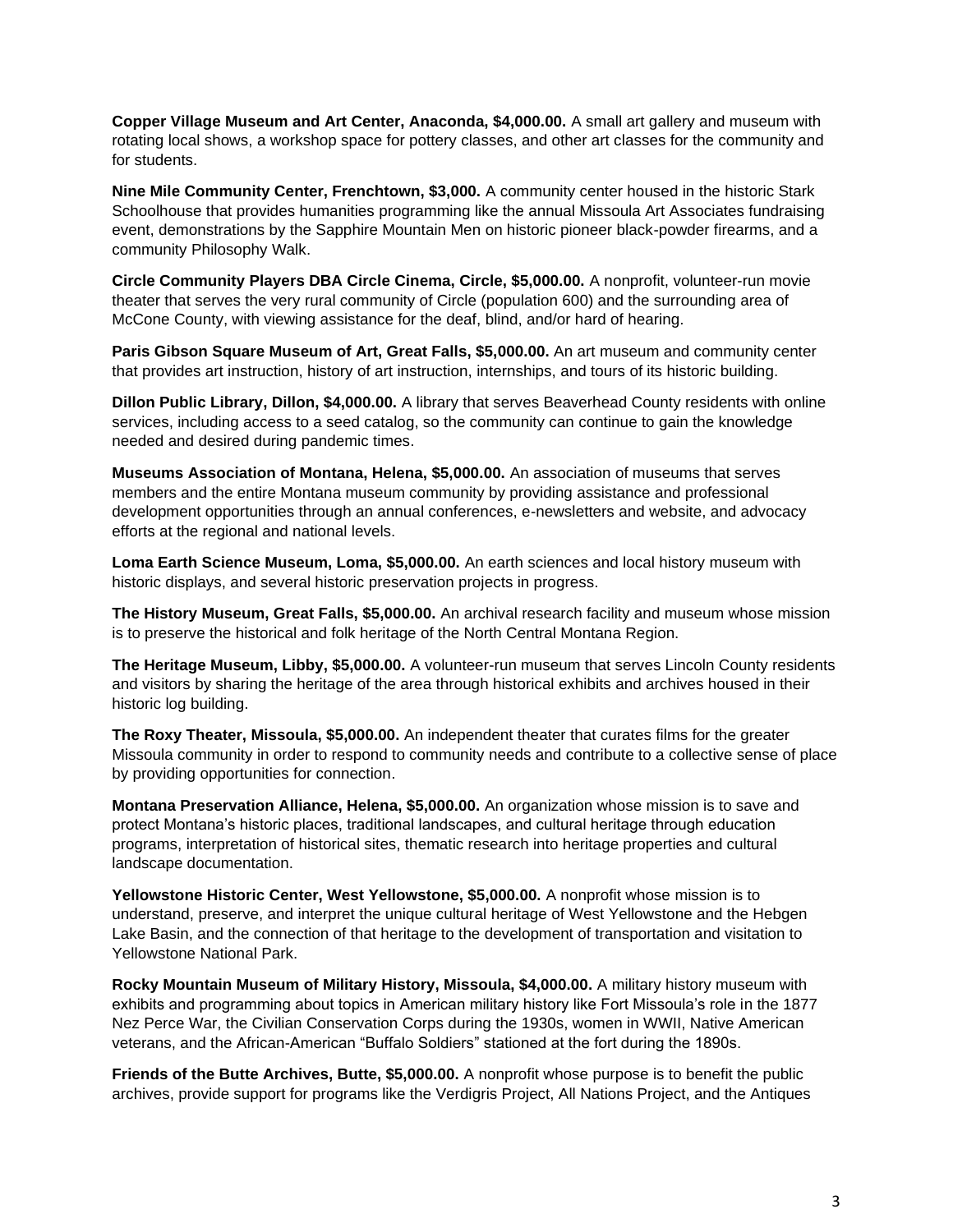Fair, and underwrite access to online resources and purchase preservation equipment for archival materials.

**Historical Museum at Fort Missoula, Missoula, \$4,000.00.** A nonprofit responsible for the museum's fundraising efforts to support educational programs, including the stories of Italian nationals and Japanese Issei who were detained at Fort Missoula during WWII, as well as restoration and preservation efforts.

**Tobacco Valley History, Eureka, \$2,500.00.** An organization dedicated to preserving the history and heritage of the Tobacco Valley community by publishing historic works, restoring and preserving historic buildings, artifacts and monuments, and retaining a living link with the past cultures through interpretation, display and programs at the Historical Village.

**Northwest Montana Historical Society, Kalispell, \$5,000.00.** A museum that offers several year-round educational programs, including a history book club, historic film club, and quilting classes in the historic Central School.

**WaterWorks Art Museum, Miles City, \$5,000.00.** An art and art history museum with programs for youth from one-room schools, rural elementary schools, after school programs, and other youth organizations, with a focus on learning about the history and artwork of ancestors.

**Old Trail Museum, Choteau, \$5,000.00.** A museum focused on western life in Montana with exhibits on a local artist who painted with Charlie Russell, Little Shell Tribe history, and Blackfeet Tribe history.

**Victor Heritage Museum, Victor, \$5,000.00.** A heritage museum that provides a connection to history in all its shapes and sizes to the people of Victor, the Bitterroot Valley, and Montana.

**Friends of the Yellowstone Gateway Museum, Livingston, \$5,000.00.** A nonprofit that supports history and archeological programming and exhibits that interpret the cultural and natural history of Park County, Montana and Yellowstone National Park.

**Carbon County Arts Guild & Depot Gallery, Red Lodge, \$500.00.** An organization that provides hart history lectures, art education, and exposure to the visual, performing and literary arts for the benefit of the broadest possible audience.

**Conrad Mansion, Kalispell, \$5,000.00.** A museum that focuses on as the cultural history of Montana during the late nineteenth and early twentieth centuries through entertaining and historically accurate tours that educate the public on the Conrad family and their role in the founding and development of Kalispell in the 1890s.

**Montana Library Association, Kingman, \$5,000.00.** An organization whose mission is to develop, promote, and improve library and information services and the profession of librarianship in order to enhance learning and ensure access to information for all.

**Mai Wah Society, Butte, \$5,000.00.** A museum that serves Butte visitors and residents through museum tours, an annual Chinese New Year Parade, a Qing Ming (tomb sweeping) event at the Chinese section of a local cemetery, and through social media, raising awareness of the important role that Asian immigrants played in settling the American frontier.

**Lewistown Art Center, Lewistown, \$5,000.00.** A nonprofit whose mission is to promote and provide engaged access to the arts, arts education, and cultural experiences in Central Montana through gallery exhibitions, arts education, Shakespeare in the Park, music nights, and other community-centered activities.

**Butte America Foundation, Butte, \$5,000.00.** A social justice organization serving the Butte community through a variety of humanities-focused activities, including an educational community radio station with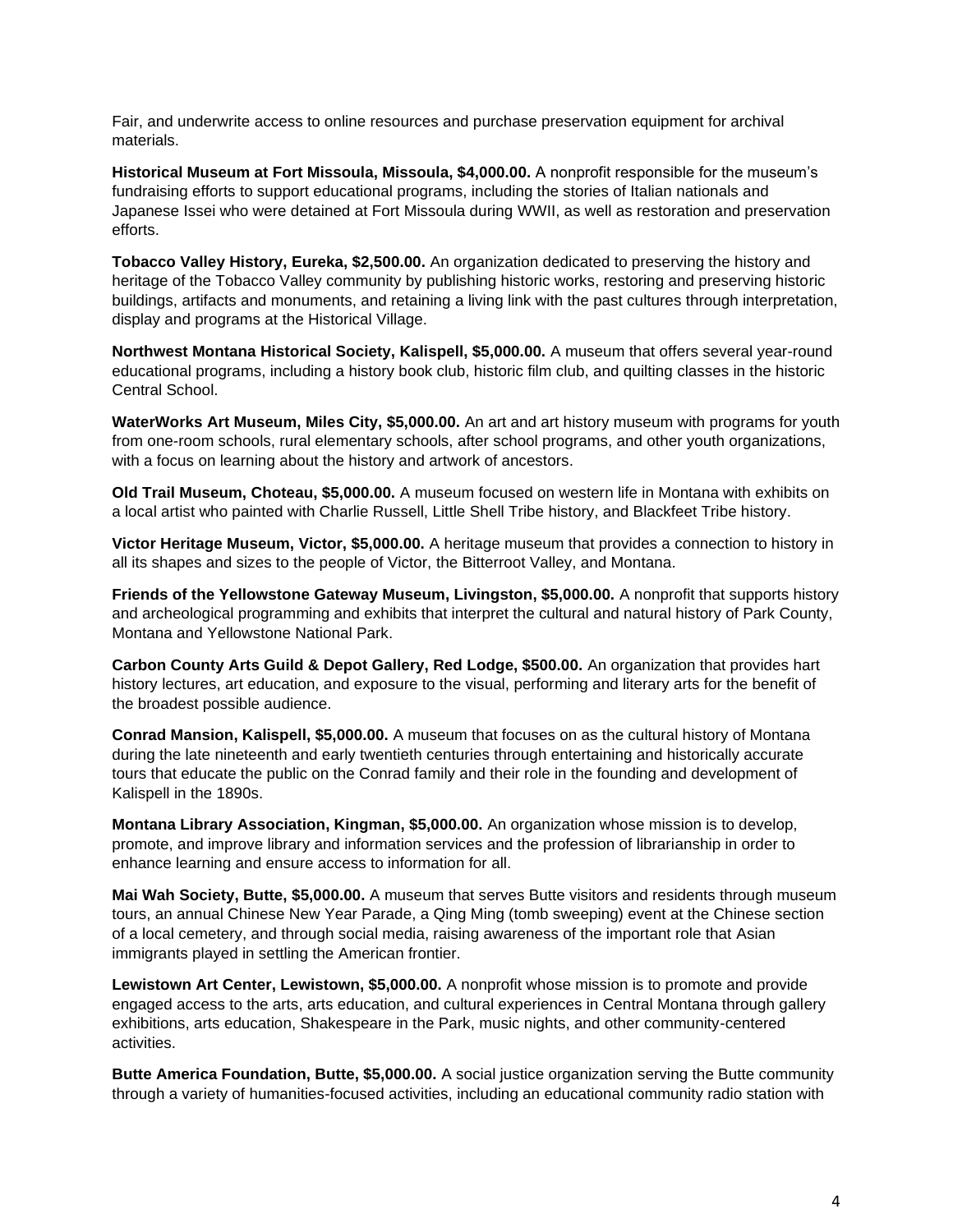programming that includes This Week in Labor History, the NEH-funded Verdigris Project (an oral history project), community forums such as Let's Talk Butte and The Butte Community News Hour, Superfund 101 and 100 Years Ago in Butte.

**Blue Heaven Harnessing Hope, Hays, \$5,000.00.** A nonprofit serving White Clay and Nakoda youth and their families by building skills around culturally relevant equine wellness/therapy activities while celebrating diversity within themselves and their peers.

**Boys and Girls Club of Lodge Grass, Lodge Grass, \$5,000.00.** An afterschool program serving Native American, low-income children through educational opportunities, nutritional food and cooking classes for families, cultural activities for children and their families, and a safe environment where our students can learn about their culture, native foods, do their schoolwork, and gain self-awareness.

**Bozeman Art Museum, Bozeman, \$5,000.00.** An institution that cares for and exhibits a collection of artifacts and other objects of artistic, cultural, and historical importance and serves the community through exhibitions, classes, programs and lectures that connect the participant with an explanatory aspect of the arts -contextualizing and interpreting.

**Zootown Arts Community Center, Missoula, \$5,000.00.** An arts nonprofit and community space for all people in Missoula that showcases diverse voices in their galleries and on their stages.

**C. M. Russell Museum, Great Falls, \$5,000.00.** An art, culture and history museum featuring the work of American artist Charles M. Russell and more than 13,000 objects that are commonly researched by sociologists, historians, anthropologists, and art scholars, including works of influential historic and contemporary artists of the American West and an extensive ethnographic collection of Plains Indian art.

**Center Pole, Garryowen, \$5,000.00.** A culturally focused Native grassroots nonprofit located on the Crow Indian Reservation that serves Native and non-Native people through cultural and educational activities for youth, a food sovereignty initiative, community and youth development, and social justice education through a bilingual radio station.

**Express To Speak INC, Missoula, \$5,000.00.** An educational nonprofit that serves Montana youth through a curriculum which fosters critical thinking and emotional intelligence through creative expression.

**Free Verse Writing Project, Missoula, \$3,500.00.** An organization whose mission is to empower youth incarcerated across Montana to gain agency over their own narrative and to discover their capacity for creativity, empathy, and engagement in the classroom through lessons in literature and creative writing.

**Friends of the Bridger Public Library, Bridger, \$3,000.00.** A rural library serving Clarks Fork Valley through humanities programming like the annual children's summer reading program, access to technology and internet, and a collection of fiction and nonfiction books, periodicals, historical newspaper archives, DVDs, and audio books.

**Historic St. Mary's Mission, Inc., Stevensville, \$4,000.00.** A historic museum that educates residents and visitors about significant aspects of 19th-century history in the Pacific Northwest including the history of the ancestral homeland of the Bitterroot Salish Indians, the 1855 Hell Gate Treaty, and the Tribe's 1891 removal to the Flathead Reservation as well as the missionaries who established and lived at St. Mary's Mission.

**Hockaday Museum of Art, Kalispell, \$5,000.00.** A collecting institution focused on the artwork of historic and contemporary local and regional artists that offers classes, critiques by professional artists, and collaborations with regional organizations and events.

**International Traditional Games Society, Great Falls, \$5,000.00.** A Native American nonprofit organization that recovers and restores traditional ways of life through tribal games and activities for the health and well-being of all people.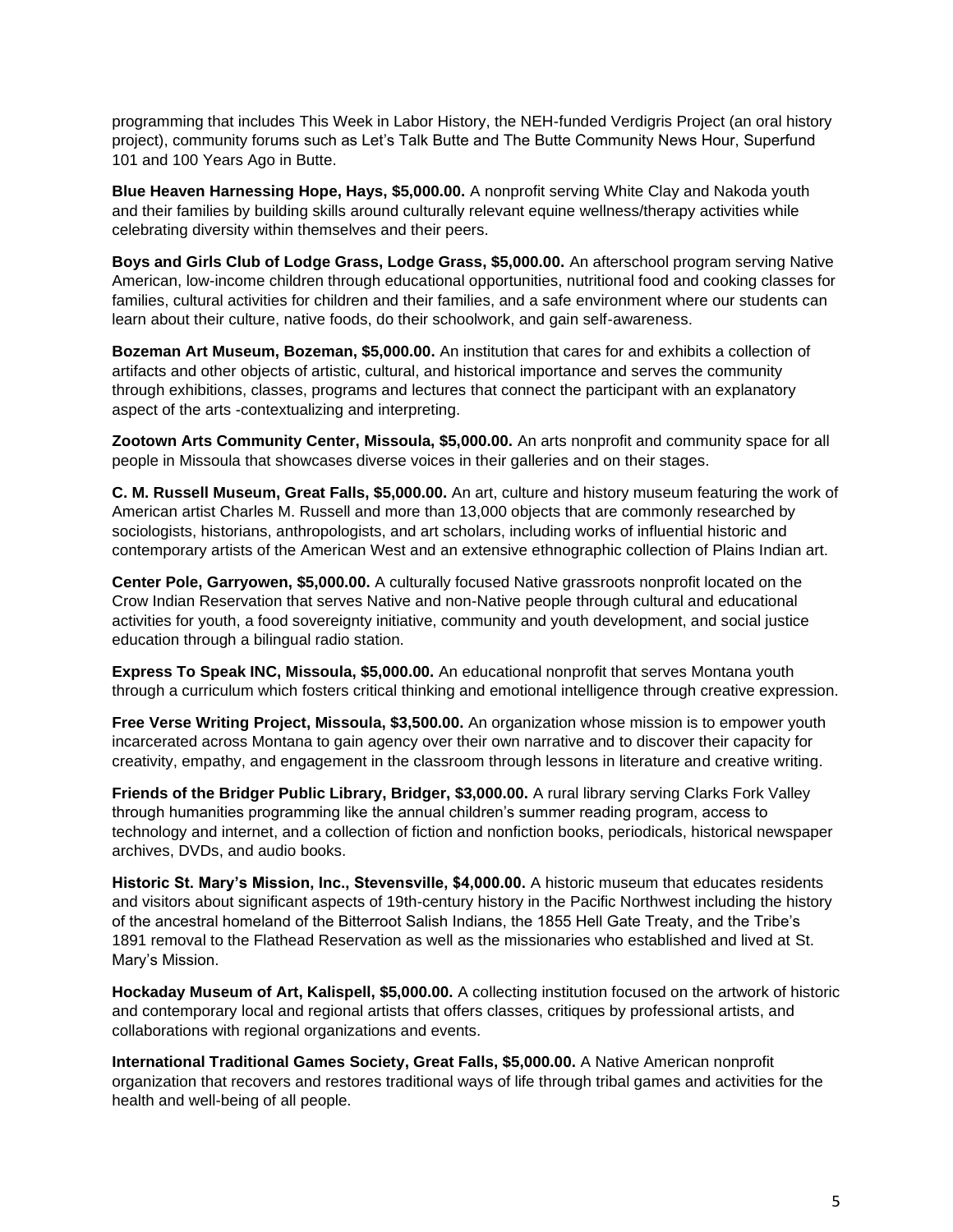**Kootenai Heritage Council, Libby, \$5,000.00.** An organization whose mission is to preserve the heritage of Lincoln County by enhancing culture, education, and social and economic wellbeing through all forms of artistic activity and performing arts.

**Livingston Depot Foundation, Livingston, \$5,000.00.** An organization committed to preserving and protecting the historic train station that also presents the arts and culture of the region and provides a unique space for community gatherings and events at the heart of downtown.

**The Montana Book Festival, Missoula, \$5,000.00.** An arts and cultural agency whose mission is connecting art, culture, and community through education, advocacy, and celebration.

**Montana Museum of Art and Culture, Missoula, \$5,000.00.** A museum that offers broad, humanitiesbased programming focused on relevant cultural issues through exhibits, public tours and lectures, panel discussions, and workshops, most recently focused on under-represented groups such as women and Native Americans.

**Museum of the Rockies, Bozeman, \$5,000.00.** A museum that brings humanities content to life through lectures, permanent and changing exhibits, live stream programs, digital exhibits, and a 300,000+ piece cultural history collection in order to share the stories of all people who have called the Northern Rocky Mountain region home.

**National Native American Hall of Fame, Great Falls, \$5,000.00.** An education organization and resource for Indian Education for All that develops and provides inspirational lessons on each of their inductees as role models, inspiration and alternative choices in combating suicide, drugs and alcohol abuse, and stereotyping of Native Americans.

**Northern Rockies Heritage Center, Missoula, \$4,000.00.** An organization whose mission is the preservation of historic Fort Missoula that establishes and fosters historic, cultural, and educational enrichment.

**Red Lodge Area Community Foundation, Red Lodge, \$5,000.00.** An organization focused on community development housed in a historic old school that provides a place for community meetings, conferences, performing arts, lectures, recitals, education, and business incubation for creatives.

**Saokio Heritage, Browning, \$5,000.00.** A community-based organization led by Indigenous women that works to revitalize traditional ecological knowledge and Indigenous languages in a modern context.

**A VOICE – Art Vision & Outreach In Community Education, Pablo, \$5,000.00.** A nonprofit led by working artists and authors who work with community leaders and teachers to provide youth with tools to become expressive storytellers, art makers and upstanding citizens, and experience the people and cultures of those with whom they would otherwise not have the opportunity to engage.

**City County Preservation Committee, Harlowton, \$4,000.00.** A historical museum focused on the history, impact, and significance of the railroad across the U.S.

**Selis Qlispe Culture Committee, Pablo, \$5,000.00.** An organization charged with protecting, preserving, and perpetuating the language, culture, and history of the Selis Qlispe.

**Friends Forever Mentoring, Ronan, \$4,000.00.** A Native-led nonprofit that provides a programming designed to enhance the social, emotional, and academic performances of high-risk youth while creating positive change within the families of the Flathead Indian Reservation.

**Friends of the Glendive Public Library, Glendive, \$2,200.00.** A rural public library serving Dawson County through evening book discussions, public use computers, meeting rooms, inter-library loan, speakers, summer outdoor movies, and an encompassing system for readers to access books electronically.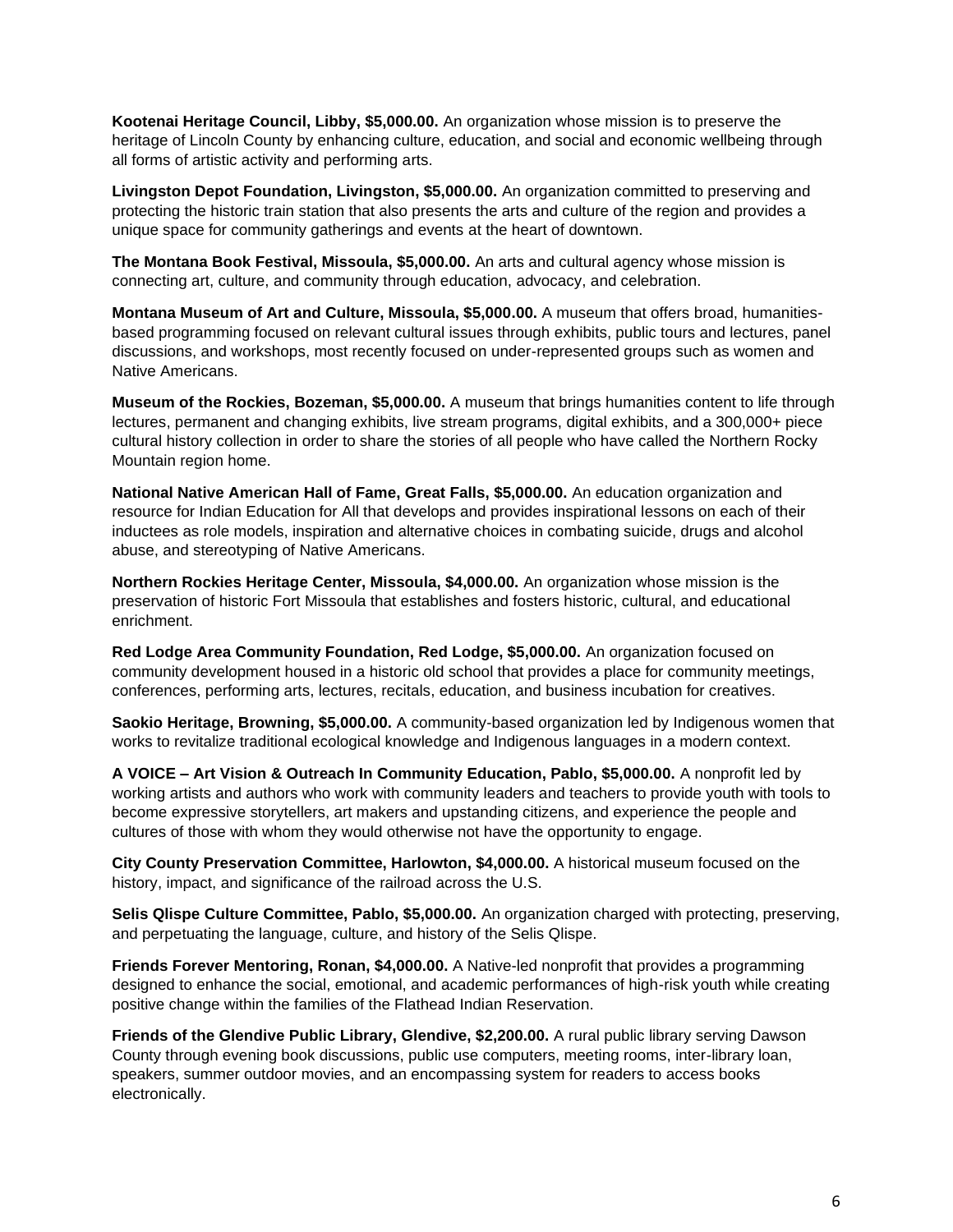**Friends of the Liberty County Library, Chester, \$4,000.00.** A nonprofit that supports the Liberty County Library's purchase of collection material.

**Lewis & Clark Foundation, Great Falls, \$4,000.00.** An organization that presents Lewis and Clark programs, a Native tipi lodge encampment, Native American dancers, drummers and presenters, and other educational programs and speakers throughout the year.

**Many Voices Press, Kalispell, \$4,000.00.** A nonprofit literary publisher at Flathead Valley Community College that specializes in Native American and other Montana poets, whose mission is to promote literary cultural diversity and to provide publishing opportunities for under-served and rural writers.

**Missoula Art Museum , Missoula, \$4,000.00.** A museum that is known for adventurous programming firmly rooted in the local community, creating artist-based, civically engaged, pro-community, environmentally conscious projects.

**Missoula Writing Collaborative, Missoula, \$4,000.00.** An education nonprofit whose mission is teaching children to love to write by placing esteemed writers and poets from Montana in more than 34 schools for 12- week residencies in individual classrooms that allow students to gain confidence in their skills as young writers and readers, and to explore the exciting possibilities of literature and language.

**Musselshell Valley Historical Museum, Roundup, \$2,000.00.** A museum focused on the community's agriculture and coal history, and the culture of the European immigrants whose descendants remain in the area.

**Paradise Center, Paradise, \$4,000.00.** An organization whose mission is to preserve and repurpose the historic Paradise School as a vibrant community, arts, and visitors center while providing needed community meeting space, a venue for the performing arts, art classes, and natural and social history exhibits about Glacial Lake Missoula, school history, Paradise railroad legacy, life in early Paradise, and area flora and fauna.

**Red Lodge Carnegie Library, Red Lodge, \$4,000.00.** A rural library serving Carbon County through their collection, literacy programs like storytime, and adult programming like the Lunch and Learn series that strives to promote lifelong learning, stimulate meaningful conversation, and entertain our attendees.

**Seeley Lake Historical Society, Inc, Seeley Lake, \$700.00.** An organization that works to increase the knowledge and understanding of the history of the Seeley Lake area through education, exhibits, and the preservation and interpretation of objects and informational materials related to Seeley-Swan Valley land, resources, people and events.

**Western Heritage Center, Billings, \$4,000.00.** A museum that interprets the history of the Yellowstone River Valley with the goal of emphasizing Montana's diverse history through traveling exhibits, walking tours, public outreach programs and filmed public programs.

**Crow Language Consortium, Hardin, \$5,000.00.** A Native-led organization whose mission is to preserve the Crow language and to restore it to stability and health through the creation of a new generation of speakers.

**The Myrna Loy, Helena, \$5,000.00.** A culture center that brings a diverse roster of artists into Helenaarea schools; conducts workshops in musical tradition, cultural history, and storytelling; hosts community conversations around critical topics; and explores and celebrates place-making and meaning-making in the Montana landscape.

**Humanities Institute, Missoula, \$4,000.00.** An organization that strives to enrich the humanistic tradition at the University of Montana by fostering provocative thinking, innovative research, and sustained public discussion of the human experience.